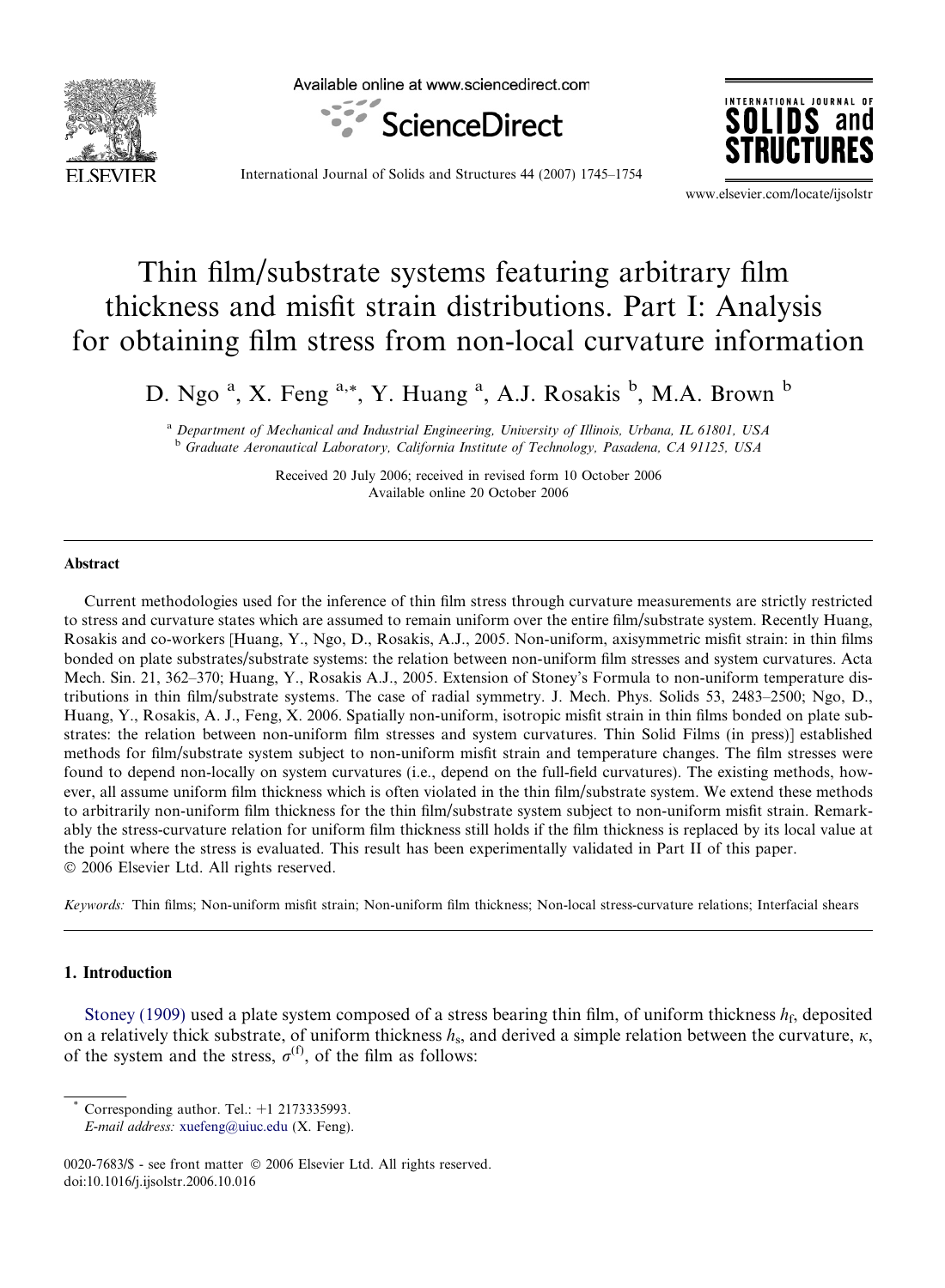$$
\sigma^{(f)} = \frac{E_s h_s^2 \kappa}{6h_f(1 - v_s)}.
$$
\n
$$
(1.1)
$$

In the above the subscripts "f" and "s" denote the thin film and substrate, respectively, and  $E$  and  $\nu$  are the Young's modulus and Poisson's ratio. Eq. (1.1) is called the Stoney formula, and it has been extensively used in the literature to infer film stress changes from experimental measurement of system curvature changes (e.g., [Freund and Suresh, 2004\)](#page-9-0).

Stoney formula involve the following assumptions:

- (i) Both the film thickness  $h_f$  and substrate thickness  $h_s$  are uniform, the film and substrate have the same radius R, and  $h_f \ll h_s \ll R$ ;
- (ii) The strains and rotations of the plate system are infinitesimal;
- (iii) Both the film and substrate are homogeneous, isotropic, and linearly elastic;
- (iv) The film stress states are in-plane isotropic or equi-biaxial (two equal stress components in any two, mutually orthogonal in-plane directions) while the out-of-plane direct stress and all shear stresses vanish;
- (v) The system's curvature components are equi-biaxial (two equal direct curvatures) while the twist curvature vanishes in all directions; and
- (vi) All surviving stress and curvature components are spatially constant over the plate system's surface, a situation which is often violated in practice.

Despite the explicitly stated assumptions, the Stoney formula is often arbitrarily applied to cases of practical interest where these assumptions are violated. This is typically done by applying Stoney's formula pointwise and thus extracting a local value of stress from a local measurement of the system curvature. This approach of inferring film stress clearly violates the uniformity assumptions of the analysis and, as such, its accuracy as an approximation is expected to deteriorate as the levels of curvature non-uniformity become more severe.

Following the initial formulation by Stoney, a number of extensions have been derived to relax some assumptions. Such extensions of the initial formulation include relaxation of the assumption of equi-biaxiality as well as the assumption of small deformations/deflections. A biaxial form of Stoney formula (with different direct stress values and non-zero in-plane shear stress) was derived by relaxing the assumption (v) of curvature equi-biaxiality (e.g., [Freund and Suresh, 2004\)](#page-9-0). Related analyses treating discontinuous films in the form of bare periodic lines (Wikstrom et al., 1999a) or composite films with periodic line structures (e.g., bare or encapsulated periodic lines) have also been derived ([Shen et al., 1996; Wikstrom et al., 1999b; Park and Sur](#page-9-0)[esh, 2000\)](#page-9-0). These latter analyses have removed the assumptions (iv) and (v) of equi-biaxiality and have allowed the existence of three independent curvature and stress components in the form of two, non-equal, direct components and one shear or twist component. However, the uniformity assumption (vi) of all of these quantities over the entire plate system was retained. In addition to the above, single, multiple and graded films and substrates have been treated in various ''large'' deformation analyses ([Masters and Salamon, 1993; Salamon and](#page-9-0) [Masters, 1995; Finot et al., 1997; Freund, 2000](#page-9-0)). These analyses have removed both the restrictions of an equibiaxial curvature state as well as the assumption (ii) of infinitesimal deformations. They have allowed for the prediction of kinematically nonlinear behavior and bifurcations in curvature states that have also been observed experimentally [\(Lee et al., 2001; Park and Suresh, 2000\)](#page-9-0). These bifurcations are transformations from an initially equi-biaxial to a subsequently biaxial curvature state that may be induced by an increase in film stress beyond a critical level. This critical level is intimately related to the systems aspect ratio, i.e., the ratio of in-plane to thickness dimension and the elastic stiffness. These analyses also retain the assumption (vi) of spatial curvature and stress uniformity across the system. However, they allow for deformations to evolve from an initially spherical shape to an energetically favored shape (e.g., ellipsoidal, cylindrical or saddle shapes) that features three different, still spatially constant, curvature components ([Lee et al., 2001; Park and](#page-9-0) [Suresh, 2000\)](#page-9-0).

The above-discussed extensions of Stoney's methodology have not relaxed the most restrictive of Stoney's original assumption (vi) of spatial uniformity which does not allow either film stress and curvature components to vary across the plate surface. This crucial assumption is often violated in practice since film stresses

<span id="page-1-0"></span>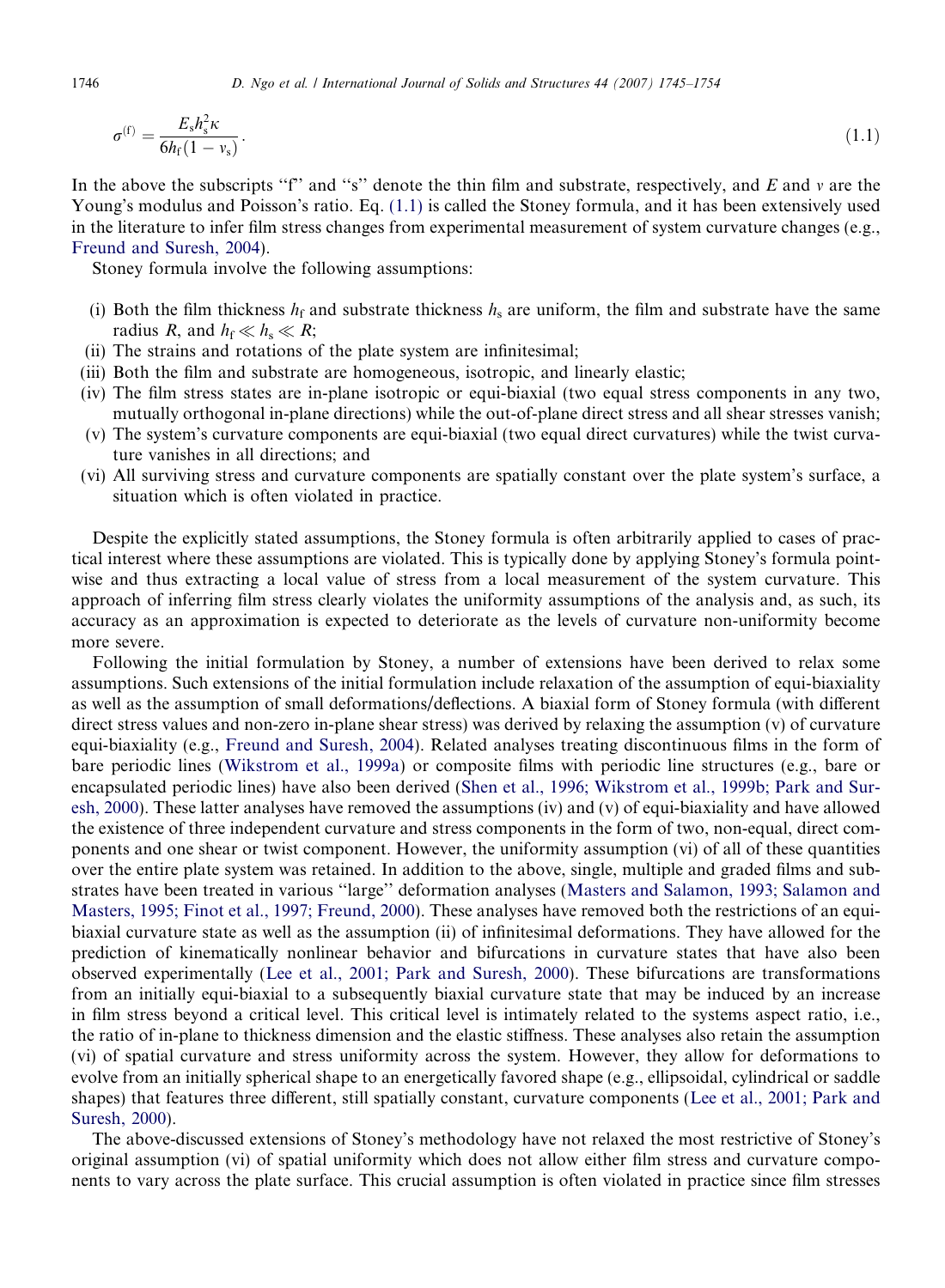and the associated system curvatures are non-uniformly distributed over the plate area. Recently, [Huang et al.](#page-9-0) [\(2005\) and Huang and Rosakis \(2005\)](#page-9-0) relaxed the assumption (vi) [and also (iv) and (v)] to study the thin film/ substrate system subject to non-uniform, axisymmetric misfit strain (in thin film) and temperature change (in both thin film and substrate), respectively, while [Ngo et al. \(2006\)](#page-9-0) studied the thin film/substrate system subject to arbitrarily non-uniform (e.g., non-axisymmetric) misfit strain and temperature. The most important result is that the film stresses depend non-locally on the substrate curvatures, i.e., they depend on curvatures of the entire substrate. The relations between film stresses and substrate curvatures are established for arbitrarily non-uniform misfit strain and temperature change, and such relations degenerate to Stoney formula for uniform, equi-biaxial stresses and curvatures.

[Feng et al. \(2006\)](#page-9-0) relaxed part of the assumption (i) to study the thin film and substrate of different radii. The main purpose of the present paper is to further relax the assumption (i) to study arbitrarily non-uniform thickness of the thin film. To do so we consider the case of non-uniform film thickness and the thin film/substrate system subject to arbitrary misfit strain field in the thin film. Our goal is to relate film stresses and system curvatures to the misfit strain distribution for arbitrarily non-uniform film thickness, and to ultimately derive a relation between the film stresses and the system curvatures that would allow for the accurate experimental inference of film stress from full-field and real-time curvature measurements.

# 2. Governing equations

Consider a thin film of non-uniform thickness  $h_1(r, \theta)$  which is deposited on a circular substrate of constant thickness  $h_s$  and radius R, where r and  $\theta$  are the polar coordinates (Fig. 1). The film is very thin,  $h_f \ll h_s$ , such that it is modeled as a membrane, and is subject to arbitrary misfit strain distribution  $\varepsilon^m(r, \theta)$ . The substrate is modeled as a plate since  $h_s \ll R$ . The Young's modulus and Poisson's ratio of the film and substrate are denoted by  $E_f$ ,  $v_f$ ,  $E_s$  and  $v_s$ , respectively.

Let  $u_r^{(f)}$ ,  $u_\theta^{(f)}$ ,  $u_r^{(s)}$  and  $u_\theta^{(s)}$  denote the in-plane displacements in the thin film and substrate along the radial (*r*) and circumferential  $(\theta)$  directions, respectively. The in-plane membrane strains are obtained from



Fig. 1. A schematic diagram of a thin film/substrate system with the cylindrical coordinates  $(r, \theta, z)$ .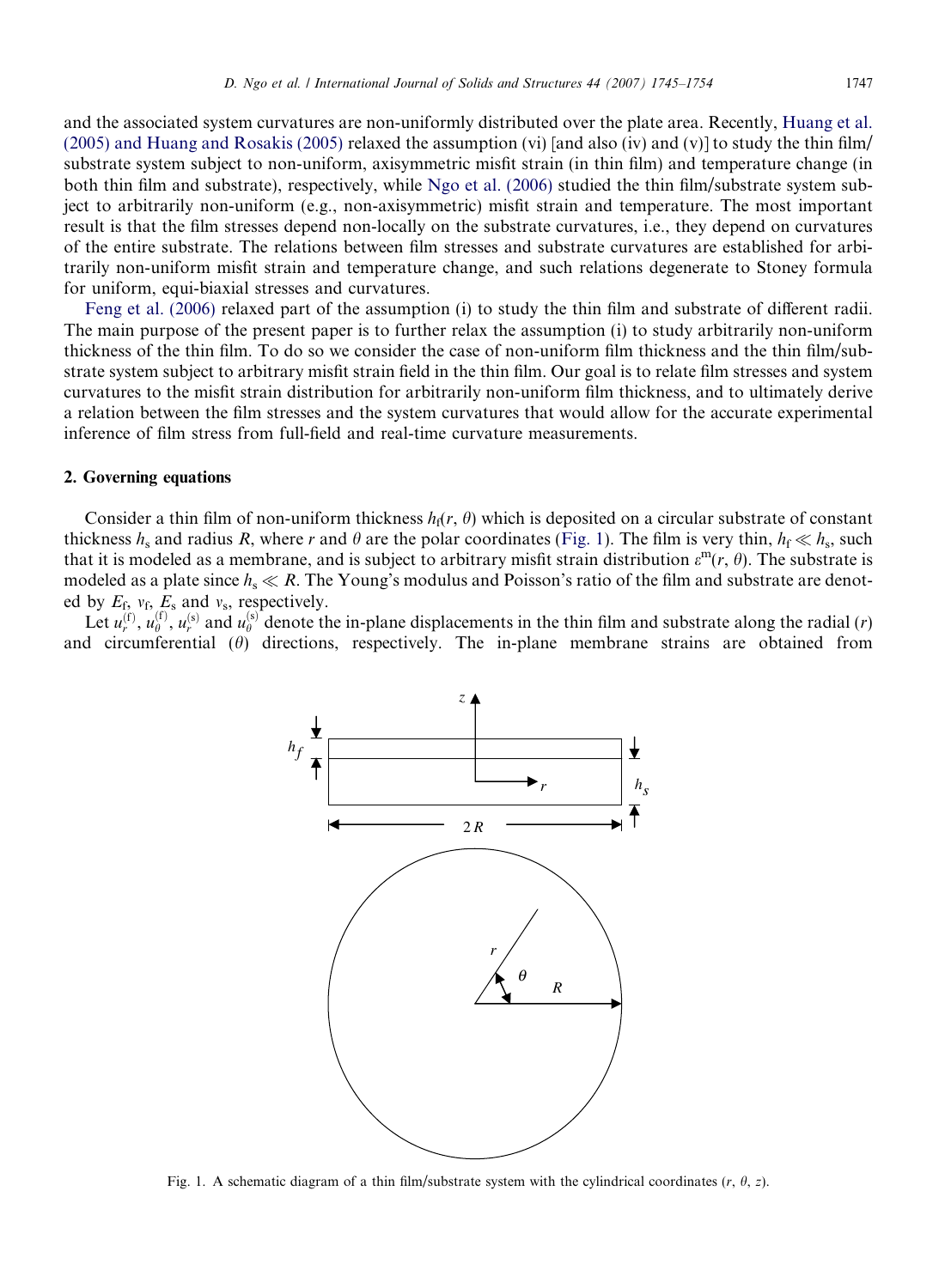<span id="page-3-0"></span> $\varepsilon = [\nabla u + (\nabla u)^T]/2$  for infinitesimal deformation and rotation, where  $\alpha$ ,  $\beta = r$ ,  $\theta$ . The linear elastic constitutive model, together with the vanishing out-of-plane stress  $\sigma_{zz} = 0$ , give the in-plane stresses as  $\sigma_{\alpha\beta} = \frac{E}{1-v^2}[(1-v)\varepsilon_{\alpha\beta} + v\varepsilon_{\kappa\kappa}\delta_{\alpha\beta} - (1+v)\varepsilon^m\delta_{\alpha\beta}],$  where E,  $v = E_f$ ,  $v_f$  in the thin film and  $E_s$ ,  $v_s$  in the substrate, and the misfit strain  $\varepsilon^m$  is only in the thin film. The axial forces in the thin film and substrate are

$$
N_r = \frac{Eh}{1 - v^2} \left[ \frac{\partial u_r}{\partial r} + v \left( \frac{u_r}{r} + \frac{1}{r} \frac{\partial u_\theta}{\partial \theta} \right) - (1 + v)\varepsilon^m \right],
$$
  
\n
$$
N_\theta = \frac{Eh}{1 - v^2} \left[ v \frac{\partial u_r}{\partial r} + \frac{u_r}{r} + \frac{1}{r} \frac{\partial u_\theta}{\partial \theta} - (1 + v)\varepsilon^m \right],
$$
  
\n
$$
N_{r\theta} = \frac{Eh}{2(1 + v)} \left( \frac{1}{r} \frac{\partial u_r}{\partial \theta} + \frac{\partial u_\theta}{\partial r} - \frac{u_\theta}{r} \right),
$$
\n(2.1)

where  $h = h_f$  in the thin film and  $h_s$  in the substrate, and once again the misfit strain  $\varepsilon^m$  is only in the thin film.

Let w denote the lateral displacement in the normal (z) direction. The curvatures are given by  $\kappa = \nabla \nabla w$ . The bending moments in the substrates are

$$
M_r = \frac{E_s h_s^3}{12(1 - v_s^2)} \left[ \frac{\partial^2 w}{\partial r^2} + v_s \left( \frac{1}{r} \frac{\partial w}{\partial r} + \frac{1}{r^2} \frac{\partial^2 w}{\partial \theta^2} \right) \right],
$$
  
\n
$$
M_\theta = \frac{E_s h_s^3}{12(1 - v_s^2)} \left( v_s \frac{\partial^2 w}{\partial r^2} + \frac{1}{r} \frac{\partial w}{\partial r} + \frac{1}{r^2} \frac{\partial^2 w}{\partial \theta^2} \right),
$$
  
\n
$$
M_{r\theta} = \frac{E_s h_s^3}{12(1 + v_s)} \frac{\partial}{\partial r} \left( \frac{1}{r} \frac{\partial w}{\partial \theta} \right).
$$
\n(2.2)

For non-uniform misfit strain distribution  $\varepsilon^m = \varepsilon^m(r, \theta)$ , the shear stresses at the film/substrate interface do not vanish, and are denoted by  $\tau_r$  and  $\tau_\theta$ . The in-plane force equilibrium equations for the thin film and substrate, accounting for the effect of interface shear stresses  $\tau_r$  and  $\tau_\theta$ , become

$$
\frac{\partial N_r}{\partial r} + \frac{N_r - N_\theta}{r} + \frac{1}{r} \frac{\partial N_{r\theta}}{\partial \theta} \mp \tau_r = 0, \n\frac{\partial N_{r\theta}}{\partial r} + \frac{2}{r} N_{r\theta} + \frac{1}{r} \frac{\partial N_\theta}{\partial \theta} \mp \tau_\theta = 0,
$$
\n(2.3)

where the minus sign in front of the interface shear stresses is for the thin film, and the plus sign is for the substrate. The moment and out-of-plane force equilibrium equations for the substrate are

$$
\frac{\partial M_r}{\partial r} + \frac{M_r - M_\theta}{r} + \frac{1}{r} \frac{\partial M_{r\theta}}{\partial \theta} + Q_r - \frac{h_s}{2} \tau_r = 0, \n\frac{\partial M_{r\theta}}{\partial r} + \frac{2}{r} M_{r\theta} + \frac{1}{r} \frac{\partial M_\theta}{\partial \theta} + Q_\theta - \frac{h_s}{2} \tau_\theta = 0,
$$
\n(2.4)

$$
\frac{\partial Q_r}{\partial r} + \frac{Q_r}{r} + \frac{1}{r} \frac{\partial Q_\theta}{\partial \theta} = 0,\tag{2.5}
$$

where  $Q_r$  and  $Q_\theta$  are the shear forces normal to the neutral axis.

The substitution of Eqs. (2.1)–(2.3) yields the governing equations for  $u_r$ ,  $u_\theta$ ,  $\tau_r$  and  $\tau_\theta$ 

$$
\frac{\partial}{\partial r} \left\{ h_f \left[ \frac{\partial u_r^{(f)}}{\partial r} + \frac{u_r^{(f)}}{r} + \frac{1}{r} \frac{\partial u_\theta^{(f)}}{\partial \theta} \right] \right\} + \frac{1 - v_f}{2} \frac{h_f}{r^2} \left\{ \frac{\partial^2 u_r^{(f)}}{\partial \theta^2} - \frac{\partial}{\partial r} \left[ r \frac{\partial u_\theta^{(f)}}{\partial \theta} \right] \right\} \n+ \frac{1 - v_f}{2} \left\langle \frac{\partial h_f}{\partial \theta} \left\{ \frac{\partial}{\partial r} \left[ \frac{u_\theta^{(f)}}{r} \right] + \frac{1}{r^2} \frac{\partial u_r^{(f)}}{\partial \theta} \right\} - \frac{2}{r} \frac{\partial h_f}{\partial r} \left[ u_r^{(f)} + \frac{\partial u_\theta^{(f)}}{\partial \theta} \right] \right\rangle \n= \frac{1 - v_f^2}{E_f} \tau_r + (1 + v_f) \frac{\partial (h_f \varepsilon^m)}{\partial r},
$$
\n(2.6a)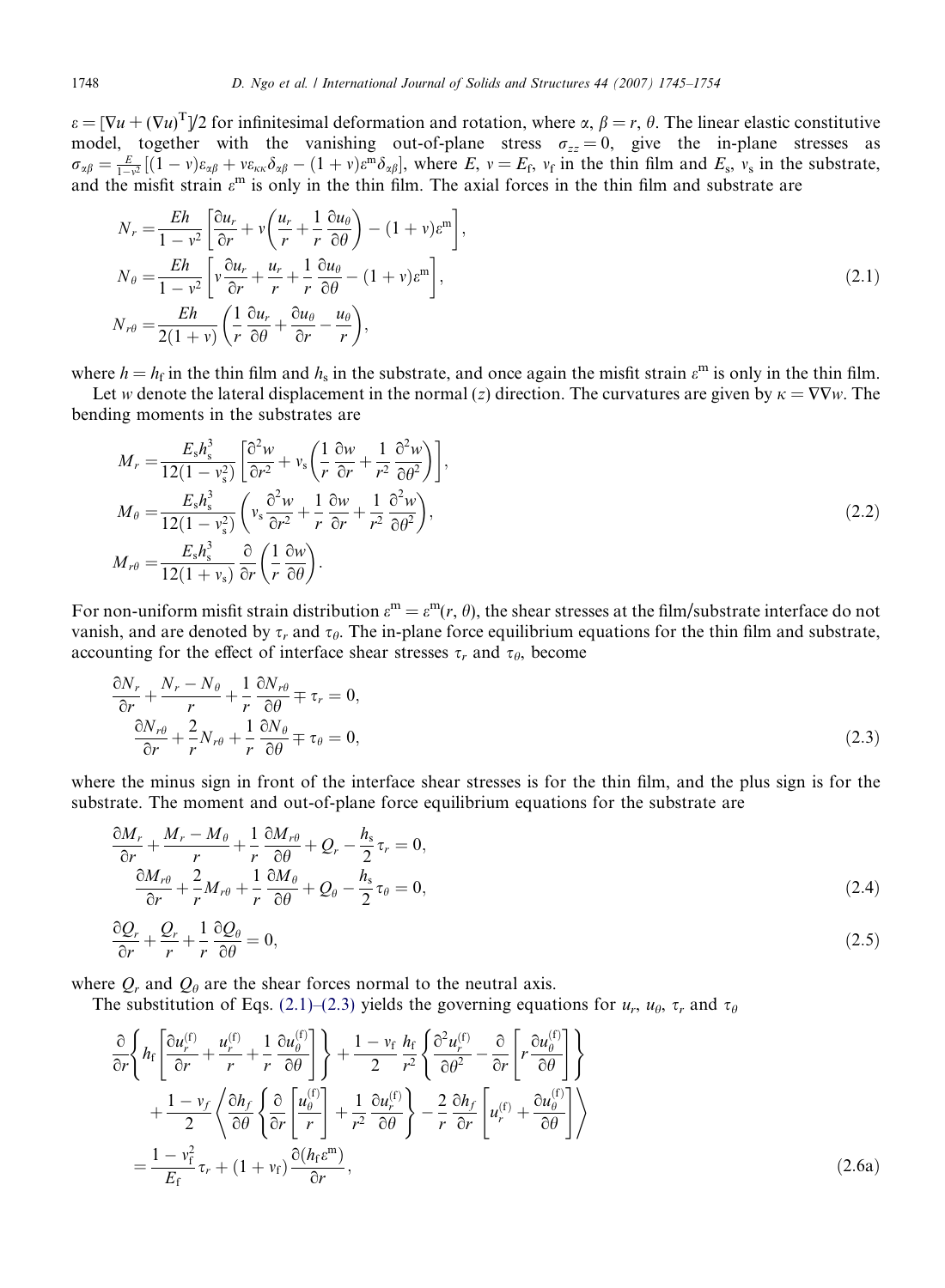D. Ngo et al. / International Journal of Solids and Structures 44 (2007) 1745-1754 1749

<span id="page-4-0"></span>
$$
\frac{1}{r} \frac{\partial}{\partial \theta} \left\{ h_f \left[ \frac{\partial u_r^{(f)}}{\partial r} + \frac{u_r^{(f)}}{r} + \frac{1}{r} \frac{\partial u_\theta^{(f)}}{\partial \theta} \right] \right\} + \frac{1 - v_f}{2} h_f \left\{ - \frac{\partial}{\partial r} \left[ \frac{1}{r} \frac{\partial u_r^{(f)}}{\partial \theta} \right] + \frac{\partial}{\partial r} \left\{ \frac{1}{r} \frac{\partial}{\partial r} \left[ r u_\theta^{(f)} \right] \right\} \right\} \n+ \frac{1 - v_f}{2} \left\{ \frac{\partial h_f}{\partial r} \left\{ \frac{1}{r} \frac{\partial u_r^{(f)}}{\partial \theta} + r \frac{\partial}{\partial r} \left[ \frac{u_\theta^{(f)}}{r} \right] \right\} - \frac{2}{r} \frac{\partial h_f}{\partial \theta} \frac{\partial u_r^{(f)}}{\partial r} \right\} \n= \frac{1 - v_f^2}{E_f} \tau_\theta + (1 + v_f) \frac{1}{r} \frac{\partial (h_f e^m)}{\partial \theta},
$$
\n(2.6b)

$$
\frac{\partial}{\partial r} \left[ \frac{\partial u_r^{(s)}}{\partial r} + \frac{u_r^{(s)}}{r} + \frac{1}{r} \frac{\partial u_\theta^{(s)}}{\partial \theta} \right] + \frac{1 - v_s}{2} \frac{1}{r^2} \left\{ \frac{\partial^2 u_r^{(s)}}{\partial \theta^2} - \frac{\partial}{\partial r} \left[ r \frac{\partial u_\theta^{(s)}}{\partial \theta} \right] \right\} = -\frac{1 - v_s^2}{E_s h_s} \tau_r,
$$
\n(2.7a)

$$
\frac{1}{r}\frac{\partial}{\partial\theta}\left[\frac{\partial u_r^{(s)}}{\partial r} + \frac{u_r^{(s)}}{r} + \frac{1}{r}\frac{\partial u_\theta^{(s)}}{\partial\theta}\right] + \frac{1 - v_s}{2} \left\langle -\frac{\partial}{\partial r}\left[\frac{1}{r}\frac{\partial u_r^{(s)}}{\partial\theta}\right] + \frac{\partial}{\partial r}\left\{ \frac{1}{r}\frac{\partial}{\partial r}\left[ru_\theta^{(s)}\right] \right\} \right\rangle = -\frac{1 - v_s^2}{E_s h_s} \tau_\theta.
$$
\n(2.7b)

Elimination of  $Q_r$  and  $Q_\theta$  from Eqs. [\(2.4\) and \(2.5\),](#page-3-0) together with Eq. [\(2.2\),](#page-3-0) give the governing equation for w,  $\tau_r$  and  $\tau_\theta$ 

$$
\nabla^2(\nabla^2 w) = \frac{6(1 - v_s^2)}{E_s h_s^2} \left( \frac{\partial \tau_r}{\partial r} + \frac{\tau_r}{r} + \frac{1}{r} \frac{\partial \tau_\theta}{\partial \theta} \right),
$$
\n
$$
e \nabla^2 = \frac{\partial^2}{\partial r^2} + \frac{1}{r} \frac{\partial^2}{\partial r^2} + \frac{1}{r^2} \frac{\partial^2}{\partial r^2}.
$$
\n(2.8)

wher  $\partial r^2$  $\frac{1}{r}\frac{\partial}{\partial r} + \frac{1}{r^2}\frac{\partial}{\partial \theta^2}$ .

The continuity of displacements across the film/substrate interface requires

$$
u_r^{(\text{f})} = u_r^{(\text{s})} - \frac{h_\text{s}}{2} \frac{\partial w}{\partial r}, \quad u_\theta^{(\text{f})} = u_\theta^{(\text{s})} - \frac{h_\text{s}}{2} \frac{1}{r} \frac{\partial w}{\partial \theta}.
$$

Eqs. [\(2.6\)–\(2.9\)](#page-3-0) constitute seven ordinary differential equations for seven variables, namely  $u_r^{(f)}$ ,  $u_\theta^{(f)}$ ,  $u_r^{(s)}$ ,  $u_s^{(s)}$ ,  $w_s$  $\tau_r$  and  $\tau_\theta$ . For the limit  $h_f/h_s \ll 1$ , these equations are decoupled such that we can solve  $u_r^{(s)}$ ,  $u_\theta^{(s)}$  first, then w, followed by  $u_r^{(f)}$  and  $u_\theta^{(f)}$ , and finally  $\tau_r$  and  $\tau_\theta$ .

(i) Elimination of  $\tau_r$  and  $\tau_\theta$  from Eqs. [\(2.6\) and \(2.7\)](#page-3-0) for the substrate yields two equations for  $u_r^{(f)}$ ,  $u_\theta^{(f)}$ ,  $u_r^{(s)}$ , and  $u_{\theta}^{(s)}$ . For  $h_{\theta}/h_s \ll 1$ ,  $u_r^{(f)}$  and  $u_{\theta}^{(f)}$  disappear in these two equations, which give the governing equations for  $u_r^{(s)}$  and  $u_\theta^{(s)}$ 

$$
\frac{\partial}{\partial r} \left[ \frac{\partial u_r^{(s)}}{\partial r} + \frac{u_r^{(s)}}{r} + \frac{1}{r} \frac{\partial u_\theta^{(s)}}{\partial \theta} \right] + \frac{1 - v_s}{2} \frac{1}{r^2} \left\{ \frac{\partial^2 u_r^{(s)}}{\partial \theta^2} - \frac{\partial}{\partial r} \left[ r \frac{\partial u_\theta^{(s)}}{\partial \theta} \right] \right\} = \frac{E_f}{1 - v_f} \frac{1 - v_s^2}{E_s h_s} \frac{\partial}{\partial r} (h_f \varepsilon^m),
$$
\n(2.10a)\n
$$
\frac{1}{r} \frac{\partial}{\partial \theta} \left[ \frac{\partial u_r^{(s)}}{\partial r} + \frac{u_r^{(s)}}{r} + \frac{1}{r} \frac{\partial u_\theta^{(s)}}{\partial \theta} \right] + \frac{1 - v_s}{2} \left\langle - \frac{\partial}{\partial r} \left[ \frac{1}{r} \frac{\partial u_r^{(s)}}{\partial \theta} \right] + \frac{\partial}{\partial r} \left\{ \frac{1}{r} \frac{\partial}{\partial r} [r u_\theta^{(s)}] \right\} \right\rangle
$$
\n
$$
= \frac{E_f}{1 - v_f} \frac{1 - v_s^2}{E_s h_s} \frac{1}{r} \frac{\partial}{\partial \theta} (h_f \varepsilon^m).
$$
\n(2.10b)

(ii) Elimination of  $u_r^{(f)}$  and  $u_\theta^{(f)}$  from Eqs. [\(2.6\) and \(2.9\)](#page-3-0) gives  $\tau_r$  and  $\tau_\theta$  in terms of  $u_r^{(s)}$ ,  $u_\theta^{(s)}$  and w (and  $\varepsilon^m$ ). Substitution of  $\tau_r$  and  $\tau_\theta$  into Eq. 2.8 yields the following governing equation for w

$$
\nabla^2(\nabla^2 w) = -6 \frac{E_{\rm f}}{1 - v_{\rm f}} \frac{1 - v_{\rm s}^2}{E_{\rm s} h_{\rm s}^2} \nabla^2 (h_{\rm f} \varepsilon^m). \tag{2.11}
$$

(iii) The continuity condition Eq. 2.9 gives  $u_r^{(f)}$  and  $u_\theta^{(f)}$ . The leading terms of the interface shear stresses  $\tau$ , and  $\tau_{\theta}$  are then obtained from Eqs. [2.6](#page-3-0) as

$$
\tau_r = -\frac{E_f}{1 - v_f} \frac{\partial (h_f e^m)}{\partial r}, \qquad \tau_\theta = -\frac{E_f}{1 - v_f} \frac{1}{r} \frac{\partial (h_f e^m)}{\partial \theta}.
$$
\n(2.12)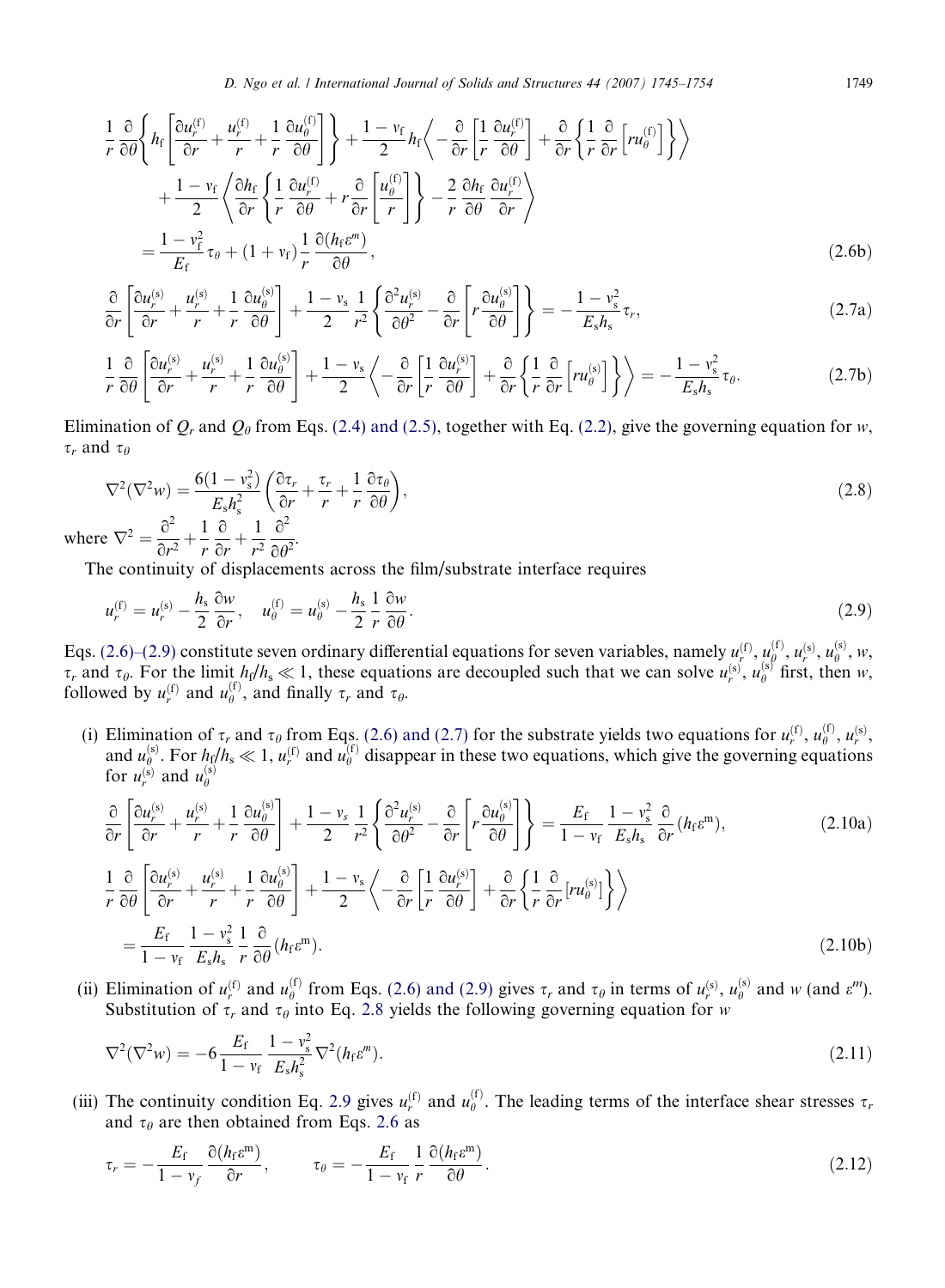<span id="page-5-0"></span>Eqs. [\(2.10\)–\(2.12\)](#page-4-0) show that the film thickness  $h_f$  always appears together with the misfit strain  $\varepsilon^m$ . The interface shear stresses are proportional to the gradients of  $h_f e^m$ , and they vanish only for uniform misfit strain and uniform film thickness. The boundary conditions at the free edge  $r = R$  require that the net forces and net moments vanish,

$$
N_r^{(\text{f})} + N_r^{(\text{s})} = 0 \quad \text{and} \quad N_{r\theta}^{(\text{f})} + N_{r\theta}^{(\text{s})} = 0,\tag{2.13}
$$

$$
M_r - \frac{h_s}{2} N_r^{(\text{f})} = 0 \quad \text{and} \quad Q_r - \frac{1}{r} \frac{\partial}{\partial \theta} \left( M_{r\theta} - \frac{h_s}{2} N_{r\theta}^{(\text{f})} \right) = 0. \tag{2.14}
$$

# 3. Thin-film stresses and substrate curvatures

Eqs.  $(2.10)$ – $(2.12)$  and boundary conditions Eqs.  $(2.13)$  and  $(2.14)$  can be solved in the same way as that for the uniform film thickness but non-uniform misfit strain [\(Ngo et al., 2006](#page-9-0)) by replacing the misfit strain  $\varepsilon^m$ with  $h_f \varepsilon^m$ , where  $h_f$  is the film thickness. We expand  $h_f \varepsilon^m$  to the Fourier series as

$$
h_f \varepsilon^{\mathbf{m}} = \sum_{n=0}^{\infty} (h_f \varepsilon^{\mathbf{m}})_c^{(n)}(r) \cos n\theta + \sum_{n=1}^{\infty} (h_f \varepsilon^{\mathbf{m}})_s^{(n)}(r) \sin n\theta,
$$
\n(3.1)

where  $(h_f \varepsilon^m)_c^{(0)}(r) = \frac{1}{2\pi}$  $\int_0^{2\pi} h_f \varepsilon^m d\theta, \qquad (h_f \varepsilon^m)_c^{(n)}(r) = \frac{1}{\pi}$  $\int_0^{2\pi} h_f \varepsilon^m \cos n\theta d\theta \quad (n \ge 1)$  and  $(h_f\varepsilon^m)_s^{(n)}(r) = \frac{1}{\pi}$  $\int_0^{2\pi} h_f \varepsilon^m \sin n\theta d\theta (n \geq 1).$ 

The substrate curvatures  $\kappa_{rr} = \frac{\partial^2 w}{\partial r^2}$ ,  $\kappa_{\theta\theta} = \frac{1}{r} \frac{\partial w}{\partial r} + \frac{1}{r^2} \frac{\partial^2 w}{\partial \theta^2}$  and  $\kappa_{r\theta} = \frac{\partial}{\partial r} (\frac{1}{r} \frac{\partial w}{\partial \theta})$  are related to  $h_{f\theta}$ <sup>em</sup> by

$$
\kappa_{rr} + \kappa_{\theta\theta} = -12 \frac{E_{\rm f}}{1 - v_{\rm f}} \frac{1 - v_{\rm s}}{E_{\rm s}h_{\rm s}^2} \times \begin{Bmatrix} h_{\rm f} \varepsilon^{\rm m} - \frac{1 - v_{\rm s}}{2} (h_{\rm f} \varepsilon^{\rm m} - \overline{h_{\rm f}} \varepsilon^{\rm m}) \\ + \frac{1 - v_{\rm s}^2}{3 + v_{\rm s}} \sum_{n=1}^{\infty} (n+1) \frac{r^n}{R^{2n+2}} \begin{bmatrix} \cos n\theta \int_0^R \eta^{n+1} (h_{\rm f} \varepsilon^{\rm m})_c^{(n)}(\eta) d\eta \\ + \sin n\theta \int_0^R \eta^{n+1} (h_{\rm f} \varepsilon^{\rm m})_s^{(n)}(\eta) d\eta \end{bmatrix} \end{Bmatrix},
$$
(3.2a)  

$$
\left\{ h_{\rm f} \varepsilon^{\rm m} - \frac{2}{r^2} \int_0^r \eta (h_{\rm f} \varepsilon^{\rm m})_c^{(0)} d\eta \right\}
$$

$$
\kappa_{rr} - \kappa_{\theta\theta} = -6 \frac{E_{\rm f}}{1 - v_{\rm f}} \frac{1 - v_{\rm s}^2}{E_{\rm s} h_{\rm s}^2} \times \begin{Bmatrix} h_{\rm f} \epsilon^{\rm m} - \frac{z}{r^2} \int_0^{\infty} \eta (h_{\rm f} \epsilon^{\rm m})_c^{(r)} d\eta \\ + \frac{1 - v_{\rm s}}{3 + v_{\rm s}} \sum_{n=1}^{\infty} \frac{n+1}{R^{n+2}} \left[ n \frac{r^n}{R^n} - (n-1) \frac{r^{n-2}}{R^{n-2}} \right] \left[ \frac{\cos n\theta \int_0^R \eta^{n+1} (h_{\rm f} \epsilon^{\rm m})_c^{(n)} d\eta}{+ \sin n\theta \int_0^R \eta^{n+1} (h_{\rm f} \epsilon^{\rm m})_s^{(n)} d\eta} \right] \\ - \sum_{n=1}^{\infty} \frac{n+1}{r^{n+2}} \left[ \cos n\theta \int_0^r \eta^{n+1} (h_{\rm f} \epsilon^{\rm m})_c^{(n)} d\eta + \sin n\theta \int_0^r \eta^{n+1} (h_{\rm f} \epsilon^{\rm m})_s^{(n)} d\eta \right] \\ - \sum_{n=1}^{\infty} (n-1) r^{n-2} \left[ \cos n\theta \int_r^R \eta^{1-n} (h_{\rm f} \epsilon^{\rm m})_c^{(n)} d\eta + \sin n\theta \int_r^R \eta^{1-n} (h_{\rm f} \epsilon^{\rm m})_s^{(n)} d\eta \right] \end{Bmatrix}, \tag{3.2b}
$$

$$
\kappa_{r\theta} = 3 \frac{E_{\rm f}}{1 - v_{\rm f}} \frac{1 - v_{\rm s}^2}{E_{\rm s} h_{\rm s}^2} \times \begin{Bmatrix} \frac{1 - v_{\rm s}}{3 + v_{\rm s}} \sum_{n=1}^{\infty} \frac{x+1}{R^{n+2}} \left[ n \frac{r^n}{R^n} - (n-1) \frac{r^{n-2}}{R^{n-2}} \right] \left[ \frac{\sin n\theta \int_0^R \eta^{n+1} (h_{\rm f} \varepsilon^{\rm m})_c^{(n)} d\eta}{-\cos n\theta \int_0^R \eta^{n+1} (h_{\rm f} \varepsilon^{\rm m})_s^{(n)} d\eta} \right] \\ + \sum_{n=1}^{\infty} \frac{n+1}{r^{n+2}} \left[ \sin n\theta \int_0^r \eta^{n+1} (h_{\rm f} \varepsilon^{\rm m})_c^{(n)} d\eta - \cos n\theta \int_0^r \eta^{n+1} (h_{\rm f} \varepsilon^{\rm m})_s^{(n)} d\eta \right] \\ - \sum_{n=1}^{\infty} (n-1) r^{n-2} \left[ \sin n\theta \int_r^R \eta^{1-n} (h_{\rm f} \varepsilon^{\rm m})_c^{(n)} d\eta - \cos n\theta \int_r^R \eta^{1-n} (h_{\rm f} \varepsilon^{\rm m})_s^{(n)} d\eta \right] \end{Bmatrix}, \qquad (3.2c)
$$

where  $\overline{h_f \varepsilon^m} = \frac{1}{\pi R^2}$  $\int \int_A h_f \varepsilon^m dA$  is the average of  $h_f \varepsilon^m$  over the entire area A of the thin film, and  $\overline{h_f \varepsilon^m}$  is also related to  $(h_f \varepsilon^m)_c^{(0)}$  by  $\overline{h_f \varepsilon^m} = \frac{2}{R^2}$  $\int_0^R \eta(h_f \varepsilon^m)_c^{(0)}(\eta) d\eta$ . The stresses in the thin film are related to  $h_f \varepsilon^m$  by

$$
\sigma_{rr}^{(\rm f)} + \sigma_{\theta\theta}^{(\rm f)} = \frac{E_{\rm f}}{1 - v_{\rm f}} (-2\varepsilon^{\rm m}),\tag{3.3a}
$$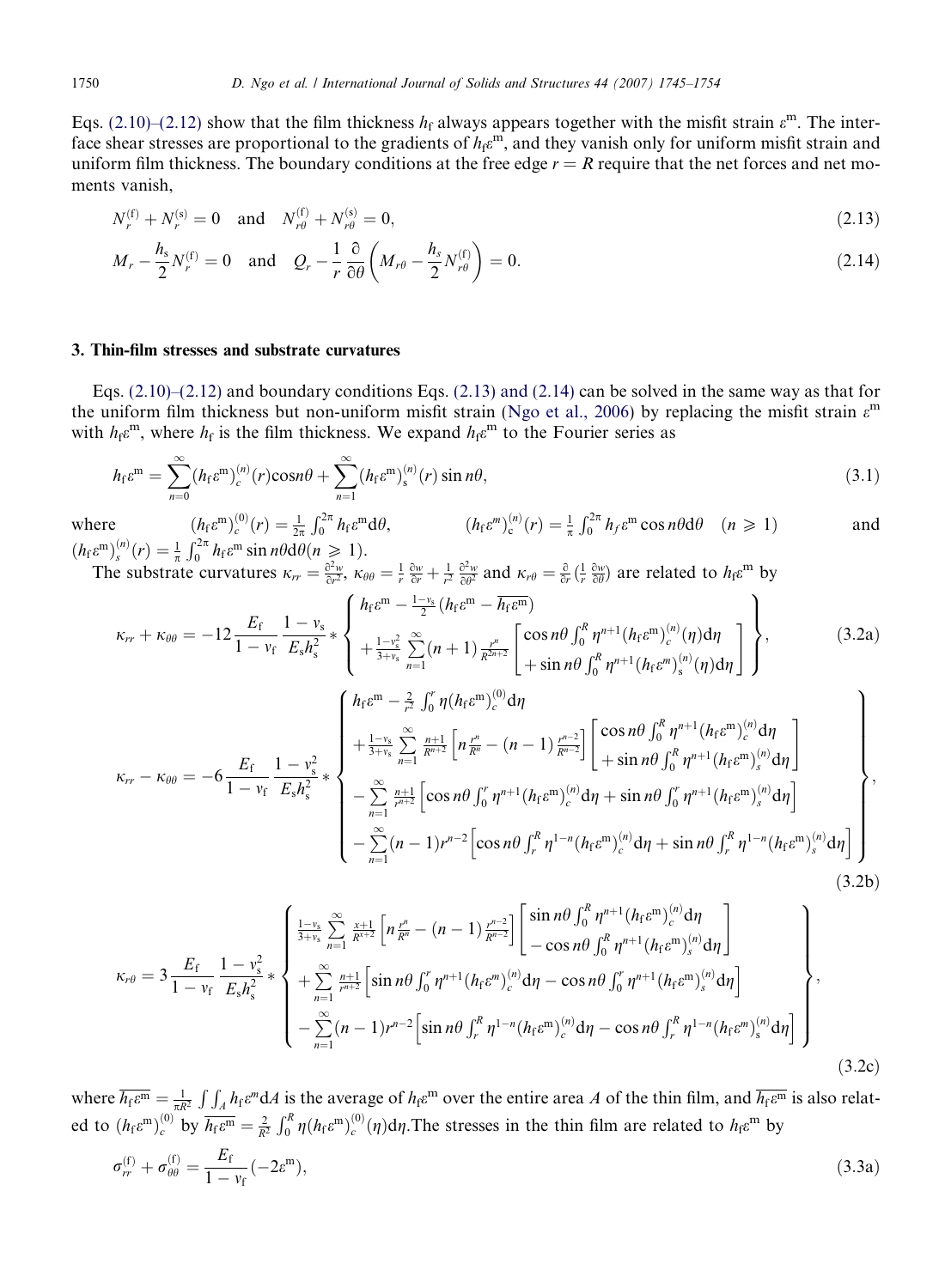<span id="page-6-0"></span>
$$
\sigma_{rr}^{(\rm f)} - \sigma_{\theta\theta}^{(\rm f)} = 4E_f \frac{E_{\rm f}}{1 - v_{\rm f}^2} \frac{1 - v_{\rm s}^2}{E_{\rm s}h_{\rm s}} * \begin{Bmatrix} h_{\rm f}\epsilon^{\rm m} - \frac{2}{r^2} \int_0^r \eta (h_{\rm f}\epsilon^{\rm m})_c^{(0)} d\eta \\ - \sum_{n=1}^{\infty} \frac{n+1}{r^{n+2}} \left[ \cos n\theta \int_0^r \eta^{n+1} (h_{\rm f}\epsilon^{\rm m})_c^{(n)} d\eta + \sin n\theta \int_0^r \eta^{n+1} (h_{\rm f}\epsilon^{\rm m})_s^{(n)} d\eta \right] \\ - \sum_{n=1}^{\infty} (n-1)r^{n-2} \left[ \cos n\theta \int_r^R \eta^{1-n} (h_{\rm f}\epsilon^{\rm m})_c^{(n)} d\eta + \sin n\theta \int_r^R \eta^{1-n} (h_{\rm f}\epsilon^{\rm m})_s^{(n)} d\eta \right] \\ - \frac{v_{\rm s}}{3+v_{\rm s}} \sum_{n=1}^{\infty} \frac{n+1}{R^{n+2}} \left[ n\frac{r^n}{R^n} - (n-1)\frac{r^{n-2}}{R^{n-2}} \right] \left[ \frac{\cos n\theta \int_0^R \eta^{n+1} (h_{\rm f}\epsilon^{\rm m})_c^{(n)} d\eta}{+ \sin n\theta \int_0^R \eta^{n+1} (h_{\rm f}\epsilon^{\rm m})_s^{(n)} d\eta} \right] \end{Bmatrix}, \tag{3.3b}
$$

$$
\sigma_{r\theta}^{(\rm f)} = 2E_{\rm f} \frac{E_{\rm f}}{1 - v_{\rm f}^2} \frac{1 - v_{\rm s}^2}{E_{\rm s}h_{\rm s}} * \begin{cases}\n-\sum_{n=1}^{\infty} \frac{n+1}{r^{n+2}} \left[ \sin n\theta \int_0^r \eta^{n+1} (h_{\rm f} \varepsilon^{\rm m})_{\rm c}^{(n)} d\eta - \cos n\theta \int_0^r \eta^{n+1} (h_{\rm f} \varepsilon^{\rm m})_{\rm s}^{(n)} d\eta \right] \\
+\sum_{n=1}^{\infty} (n-1) r^{n-2} \left[ \sin n\theta \int_r^R \eta^{1-n} (h_{\rm f} \varepsilon^{\rm m})_{\rm c}^{(n)} d\eta - \cos n\theta \int_r^R \eta^{1-n} (h_{\rm f} \varepsilon^{\rm m})_{\rm s}^{(n)} d\eta \right] \\
+\frac{v_{\rm s}}{3 + v_{\rm s}} \sum_{n=1}^{\infty} \frac{n+1}{R^{n+2}} \left[ n \frac{r^n}{R^n} - (n-1) \frac{r^{n-2}}{R^{n-2}} \right] \left[ \frac{\sin n\theta \int_0^R \eta^{n+1} (h_{\rm f} \varepsilon^{\rm m})_{\rm c}^{(n)} d\eta}{-\cos n\theta \int_0^R \eta^{n+1} (h_{\rm f} \varepsilon^{\rm m})_{\rm s}^{(n)} d\eta} \right]\n\end{cases} \tag{3.3c}
$$

For uniform misfit strain distribution  $\varepsilon^m = constant$  and uniform film thickness  $h_f = constant$ , the interface shear stresses in Eq. [\(2.12\)](#page-4-0) vanish. The curvatures in Eqs. [\(3.2\)](#page-5-0) become

$$
\kappa = \kappa_{rr} = \kappa_{\theta\theta} = -6\frac{E_f h_f}{1 - v_f}\frac{1 - v_s}{E_s h_s^2} \varepsilon^m, \quad \kappa_{r\theta} = 0.
$$

The stresses in the thin film in Eqs. [\(3.3\)](#page-5-0) become

$$
\sigma^{(f)}=\sigma_{rr}^{(f)}=\sigma_{\theta\theta}^{(f)}=\frac{E_f}{1-\nu_f}(-\varepsilon^m),\quad \sigma_{r\theta}^{(f)}=0.
$$

For this special case only, both stress and curvature states become equi-biaxial. The elimination of misfit strain  $\varepsilon^{\text{m}}$  and film thickness  $h_{\text{f}}$  from the above two equations yields a simple relation  $\sigma^{(\text{f})} = \frac{E_s h_s^2}{6(1 - v_s) h_{\text{f}}} \kappa$ , which is exactly the Stoney formula in Eq. [\(1.1\)](#page-1-0), and it has been used to estimate the thin-film stress  $\sigma^{(f)}$  from the substrate curvature  $\kappa$ , if the misfit strain, film thickness, stress and curvature are all constant and if the plate system shape is spherical. In the following, we extend such a relation for arbitrary non-uniform misfit strain distribution and non-uniform film thickness.

#### 4. Extension of Stoney formula for non-uniform misfit strain distribution and non-uniform film thickness

The stresses and curvatures are all given in terms of misfit strain in the previous section. We extend the Stoney formula for arbitrary non-uniform misfit strain distribution and non-uniform film thickness in this section by establishing the direct relation between the thin-film stresses and substrate curvatures.

Following [Ngo et al. \(2006\),](#page-9-0) we first define the coefficients  $C_n$  and  $S_n$  related to the substrate curvatures by

$$
C_n = \frac{1}{\pi R^2} \int \int_A (\kappa_{rr} + \kappa_{\theta\theta}) \left(\frac{\eta}{R}\right)^n \cos n\varphi dA,
$$
  
\n
$$
S_n = \frac{1}{\pi R^2} \int \int_A (\kappa_{rr} + \kappa_{\theta\theta}) \left(\frac{\eta}{R}\right)^n \sin n\varphi dA,
$$
\n(4.1)

where the integration is over the entire area A of the thin film, and  $dA = \eta d\eta d\varphi$ . Since both the substrate curvatures and film stresses depend on the misfit strain  $\varepsilon^m$  and film thickness  $h_f$ , elimination of  $h_f\varepsilon^m$  gives the film stress in terms of substrate curvatures by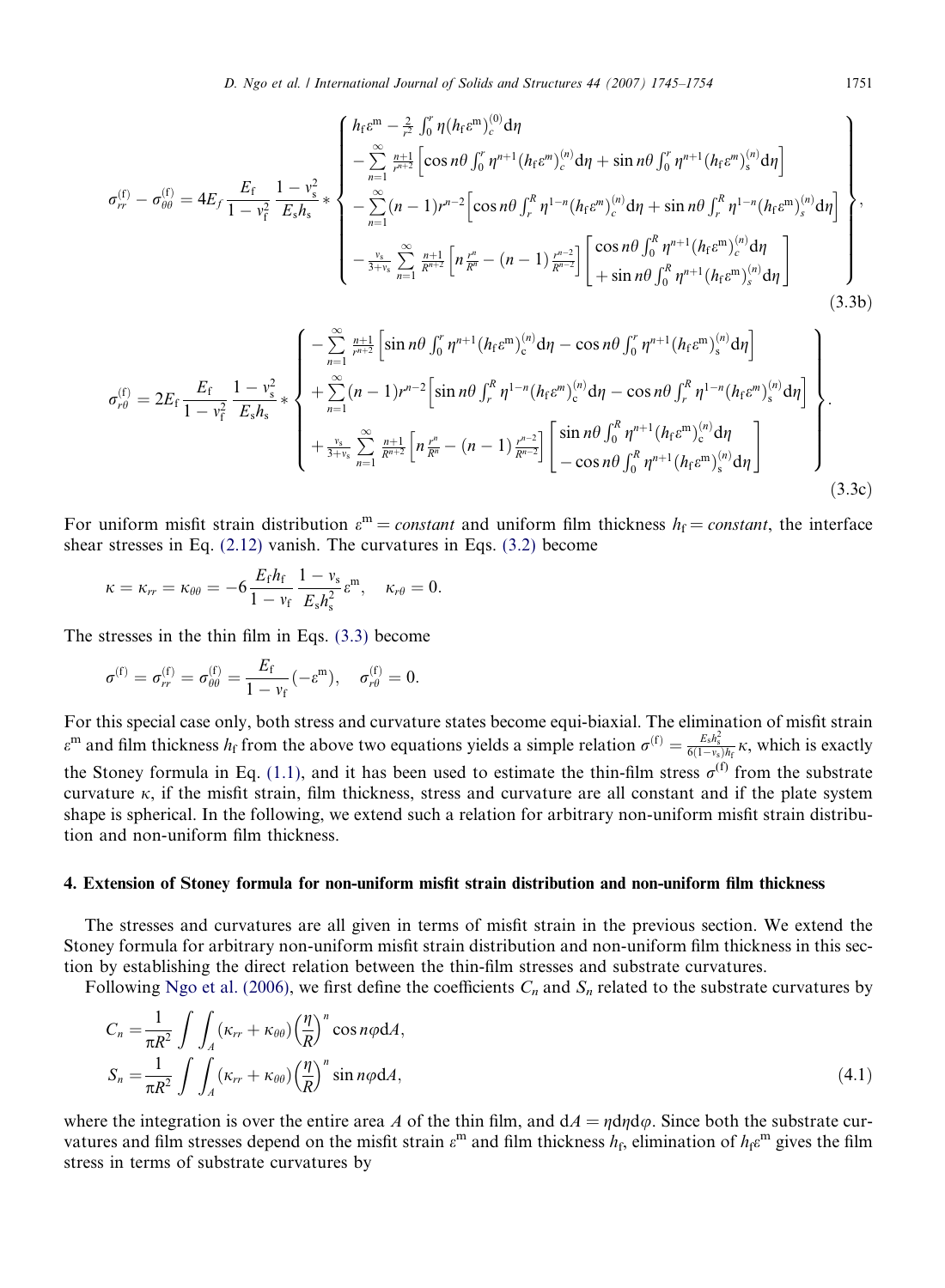1752 D. Ngo et al. / International Journal of Solids and Structures 44 (2007) 1745–1754

$$
\sigma_{rr}^{(\rm f)}-\sigma_{\theta\theta}^{(\rm f)}=-\frac{E_{\rm f}h_{\rm s}}{6(1+v_{\rm f})}\Bigg\{4(\kappa_{rr}-\kappa_{\theta\theta})-\sum_{n=1}^{\infty}(n+1)\bigg[n\bigg(\frac{r}{R}\bigg)^n-(n-1)\bigg(\frac{r}{R}\bigg)^{n-2}\bigg](C_n\cos n\theta+S_n\sin n\theta)\Bigg\},\tag{4.2a}
$$

$$
\sigma_{r\theta}^{(f)} = -\frac{E_{f}h_{s}}{6(1+v_{f})}\left\{4\kappa_{r\theta} + \frac{1}{2}\sum_{n=1}^{\infty}(n+1)\left[n\left(\frac{r}{R}\right)^{n} - (n-1)\left(\frac{r}{R}\right)^{n-2}\right](C_{n}\sin n\theta - S_{n}\cos n\theta)\right\},
$$
\n(4.2b)

$$
\sigma_{rr}^{(\rm f)} + \sigma_{\theta\theta}^{(\rm f)} = \frac{E_{\rm s}h_{\rm s}^2}{6h_{\rm f}(1-v_{\rm s})} \left[ \frac{\kappa_{rr} + \kappa_{\theta\theta} + \frac{1-v_{\rm s}}{1+v_{\rm s}}(\kappa_{rr} + \kappa_{\theta\theta} - \overline{\kappa_{rr} + \kappa_{\theta\theta}})}{\frac{1-v_{\rm s}}{1+v_{\rm s}}\sum_{n=1}^{\infty}(n+1)\left(\frac{r}{R}\right)^n(C_n\cos n\theta + S_n\sin n\theta)} \right],
$$
\n(4.2c)

where  $\overline{\kappa_{rr} + \kappa_{\theta\theta}} = C_0 = \frac{1}{\pi R^2}$  $\int \int_A (\kappa_{rr} + \kappa_{\theta\theta}) dA$  is the average curvature over entire area A of the thin film. Eqs. [\(4.2\)](#page-6-0) provides direct relations between individual film stresses and substrate curvatures. It is important to note that stresses at a point in the thin film depend not only on curvatures at the same point (local dependence), but also on the curvatures in the entire substrate (non-local dependence) via the coefficients  $C_n$  and  $S_n$ . It is also important to note that Eq. 4.2b for shear stress  $\sigma_{r\theta}^{(f)}$  and Eq. [4.2a](#page-6-0) for the difference in normal stresses  $\sigma_{rr}^{(f)} - \sigma_{\theta\theta}^{(f)}$ are independent of the thin film thickness  $h_f$ , but Eq. 4.2c for the sum of normal stresses  $\sigma_{rr}^{(f)} + \sigma_{\theta\theta}^{(f)}$  is inversely proportional to the local film thickness  $h_f$  at the same point.

The interface shear stresses  $\tau_r$  and  $\tau_\theta$  can also be directly related to substrate curvatures via

$$
\tau_r = \frac{E_s h_s^2}{6(1 - v_s^2)} \left[ \frac{\partial}{\partial r} (\kappa_{rr} + \kappa_{\theta\theta}) - \frac{1 - v_s}{2R} \sum_{n=1}^{\infty} n(n+1) (C_n \cos n\theta + S_n \sin n\theta) \left(\frac{r}{R}\right)^{n-1} \right],
$$
(4.3a)

$$
\tau_{\theta} = \frac{E_{s}h_{s}^{2}}{6(1 - v_{s}^{2})} \left[ \frac{1}{r} \frac{\partial}{\partial \theta} (\kappa_{rr} + \kappa_{\theta\theta}) + \frac{1 - v_{s}}{2R} \sum_{n=1}^{\infty} n(n+1) (C_{n} \sin n\theta - S_{n} \cos n\theta) \left(\frac{r}{R}\right)^{n-1} \right],
$$
(4.3b)

which is also independent of the film thickness  $h_f$ . Eq. (4.3) provides a way to determine the interface shear stresses from the gradients of substrate curvatures, and it also displays a non-local dependence via the coefficients  $C_n$  and  $S_n$ .

Since interfacial shear stresses are responsible for promoting system failures through delamination of the thin film from the substrate, Eq. (4.3) has particular significance. It shows that such stresses are related to the gradients of  $\kappa_{rr} + \kappa_{\theta\theta}$  and not to its magnitude as might have been expected of a local, Stoney-like formulation. Eq. (4.3) provides an easy way of inferring these special interfacial shear stresses once the full-field curvature information is available. As a result, the methodology also provides a way to evaluate the risk of and to mitigate such important forms of failure.

It can be shown that the relations between the film stresses and substrate curvatures given in the form of infinite series in Eqs. [\(4.2\) and \(4.3\)](#page-6-0) can be equivalently expressed in the form of integration as [\(Ngo et al.,](#page-9-0) [2006](#page-9-0))

$$
\sigma_{rr}^{(f)} - \sigma_{\theta\theta}^{(f)} = -\frac{E_{f}h_{s}}{6(1+v_{f})}\left\{4(\kappa_{rr} - \kappa_{\theta\theta}) - \frac{1}{\pi R^{2}}\int\int_{A}(\kappa_{rr} + \kappa_{\theta\theta})\frac{\frac{\eta}{R}F_{\text{minus}\left(\frac{r}{R},\frac{\eta}{R},\phi-\theta\right)}}{\left[1-2\frac{\eta r}{R^{2}}\cos(\phi-\theta)+\frac{\eta^{2}r^{2}}{R^{4}}\right]^{3}}dA\right\},
$$
(4.4a)

$$
\sigma_{r\theta}^{(f)} = -\frac{E_{f}h_{s}}{6(1+v_{f})}\left\{4\kappa_{r\theta} - \frac{1}{2}\frac{1}{\pi R^{2}}\int\int_{A}(\kappa_{rr}+\kappa_{\theta\theta})\frac{\frac{\eta}{R}F_{\text{shear}}\left(\frac{r}{R},\frac{\eta}{R},\varphi-\theta\right)}{\left[1-2\frac{\eta r}{R^{2}}\cos(\varphi-\theta)+\frac{\eta^{2}r^{2}}{R^{4}}\right]^{3}}dA\right\},\tag{4.4b}
$$

$$
\sigma_{rr}^{(\rm f)} + \sigma_{\theta\theta}^{(\rm f)} = \frac{E_{\rm s}h_{\rm s}^2}{6h_{\rm f}(1-\nu_{\rm s})} \times \left\{\n\begin{array}{l}\n\kappa_{rr} + \kappa_{\theta\theta} + \frac{1-\nu_{\rm s}}{1+\nu_{\rm s}}(\kappa_{rr} + \kappa_{\theta\theta} - \overline{\kappa_{rr} + \kappa_{\theta\theta}}) \\
-\frac{1-\nu_{\rm s}}{1+\nu_{\rm s}} \frac{r}{\pi R^3} \int \int_{A} (\kappa_{rr} + \kappa_{\theta\theta}) \frac{\frac{\eta}{R}F_{\rm plus}(\frac{r}{R}, \frac{\eta}{R}, \varphi - \theta)}{\left[1-2\frac{\eta r}{R^2}\cos(\varphi - \theta) + \frac{\eta^2 r^2}{R^4}\right]^2} dA \\
1-\frac{1}{2} \left[\n\begin{array}{l}\n\frac{\eta}{R}F_{\rm box}(\frac{r}{R}, \frac{\eta}{R}, \varphi - \theta) \\
\frac{\eta}{R}F_{\rm box}(\varphi - \theta) + \frac{\eta^2 r^2}{R^4}\n\end{array}\n\right]\n\end{array}\n\right\},\n\tag{4.4c}
$$

where functions  $F_{\text{minus}}$ ,  $F_{\text{shear}}$  and  $F_{\text{plus}}$  are given by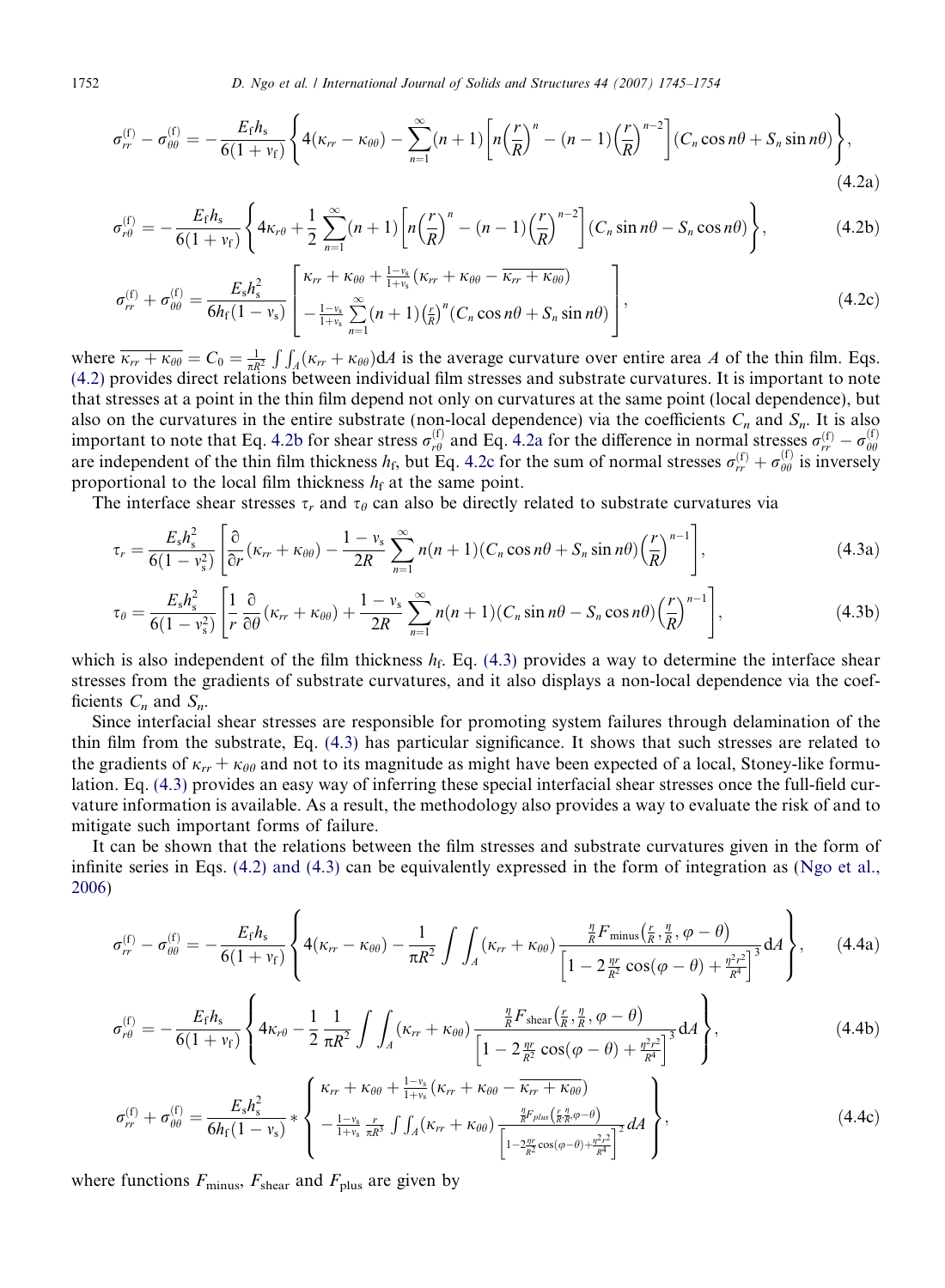$$
F_{\text{minus}}(r_1, \eta_1, \varphi_1) = -r_1^2 \eta_1 (6 + 9\eta_1^2 + r_1^2 \eta_1^4) + r_1 (2 + 9\eta_1^2 + 6r_1^2 \eta_1^2 + 6r_1^2 \eta_1^4) \cos \varphi_1 - \eta_1 (3 + 3r_1^2 \eta_1^2 + 2r_1^4 \eta_1^2) \cos 2\varphi_1 + r_1 \eta_1^2 \cos 3\varphi_1, F_{\text{shear}}(r_1, \eta_1, \varphi_1) = r_1 (2 + 9\eta_1^2 - 6r_1^2 \eta_1^2) \sin \varphi_1 - \eta_1 (3 + 3r_1^2 \eta_1^2 - 2r_1^4 \eta_1^2) \sin 2\varphi_1 + r_1 \eta_1^2 \sin 3\varphi_1, F_{\text{plus}}(r_1, \eta_1, \varphi_1) = 2(1 + 2r_1^2 \eta_1^2) \cos \varphi_1 - r_1 \eta_1 \cos 2\varphi_1 - r_1 \eta_1 (4 + r_1^2 \eta_1^2). \tag{4.5}
$$

The interface shear stresses can also be related to substrate curvatures via integrals as

$$
\tau_r = \frac{E_s h_s^2}{6(1 - v_s^2)} \left\{ \frac{\partial}{\partial r} (\kappa_{rr} + \kappa_{\theta\theta}) - \frac{1 - v_s}{\pi R^3} \int \int_A (\kappa_{rr} + \kappa_{\theta\theta}) \frac{\frac{\eta}{R} F_{\text{radial}}(\frac{r}{R}, \frac{\eta}{R}, \varphi - \theta)}{\left[1 - 2\frac{\eta r}{R^2} \cos(\varphi - \theta) + \frac{\eta^2 r^2}{R^4}\right]^3} dA \right\},\tag{4.6a}
$$

$$
\tau_{\theta} = \frac{E_{s}h_{s}^{2}}{6(1-v_{s}^{2})} \left\{ \frac{1}{r} \frac{\partial}{\partial \theta} (\kappa_{rr} + \kappa_{\theta\theta}) - \frac{1-v_{s}}{\pi R^{3}} \int \int_{A} (\kappa_{rr} + \kappa_{\theta\theta}) \frac{\frac{\eta}{R} F_{\text{circumferential}}(\frac{r}{R}, \frac{\eta}{R}, \varphi - \theta)}{\left[1 - 2\frac{\eta r}{R^{2}} \cos(\varphi - \theta) + \frac{\eta^{2}r^{2}}{R^{4}}\right]^{3}} \, \mathrm{d}A \right\},\tag{4.6b}
$$

where

$$
F_{\text{radial}}(r_1, \eta_1, \varphi_1) = (1 + 3r_1^2 \eta_1^2) \cos \varphi_1 - r_1 \eta_1 (3 + r_1^2 \eta_1^2 \cos 2\varphi_1),
$$
  
\n
$$
F_{\text{circumferantial}}(r_1, \eta_1, \varphi_1) = (1 - 3r_1^2 \eta_1^2) \sin \varphi_1 + r_1^3 \eta_1^3 \sin 2\varphi_1.
$$
\n(4.7)

#### 5. Discussion and conclusions

The Stoney formula Eq. [\(1.1\)](#page-1-0) has been extended for non-uniform but axisymmetric temperature ([Huang](#page-9-0) [and Rosakis, 2005](#page-9-0)) and misfit strain ([Huang et al., 2005](#page-9-0)) as well as for arbitrarily non-uniform (e.g., non-axisymmetric) temperature and misfit strain [\(Ngo et al., 2006](#page-9-0)). The dependence of film stresses on substrate curvatures is non-local, i.e., the stress components at a point on the film depend on both the curvature components at the same point and on the curvatures of all other points on the plate system. The presence of non-local contributions in such relations also has implications regarding the nature of diagnostic methods needed to perform wafer-level film stress measurements. Notably the existence of non-local terms necessitates the use of full-field methods capable of measuring curvature components over the entire surface of the plate system (or wafer). Furthermore, measurement of all independent components of the curvature field is necessary because the stress state at a point depends on curvature contributions (from  $\kappa_{rr}$ ,  $\kappa_{\theta\theta}$  and  $\kappa_{r\theta}$ ) from the entire plate surface.

The non-uniformities also result in the shear stresses along the thin film/substrate interface. Such interface shear stresses vanish for the special case of uniform  $\kappa_{rr} + \kappa_{\theta\theta}$  in the Stoney formula and its various extensions. Since film delamination is a commonly encountered form of failure during wafer manufacturing, the ability to estimate the level and distribution of such stresses from wafer-level metrology might prove to be invaluable in enhancing the reliability of such systems.

The present analysis provides a very simple way to account for the effect of non-uniform film thickness on the Stoney formula. The most remarkable result is that, for arbitrarily non-uniform film thickness, the stresscurvature relations are identical to their counterparts for uniform film thickness ([Huang and Rosakis, 2005;](#page-9-0) [Huang et al., 2005; Ngo et al., 2006](#page-9-0)) except that thickness is replaced by its local value. For example, the sum of normal stresses  $\sigma_{rr}^{(f)} + \sigma_{\theta\theta}^{(f)}$  at a point on the film is inversely proportional to the local film thickness at the same point. Part II of this paper provides the experimental validation of this result. [Feng et al. \(2006\)](#page-9-0) extended the Stoney formula for a thin film with uniform thickness and a radius that is smaller than the substrate radius. This can be considered as a special case of the present analysis with the film thickness being a constant in the thin film and zero (outside the film).

There may exist misfit or threading dislocations on the film/substrate interfaces at large misfit strains (e.g., [Freund, 1990; Gillard et al., 1994\)](#page-9-0). The results in this paper are based on linear elasticity for both the thin film and substrate, and have not accounted for the effects of misfit or threading dislocations.